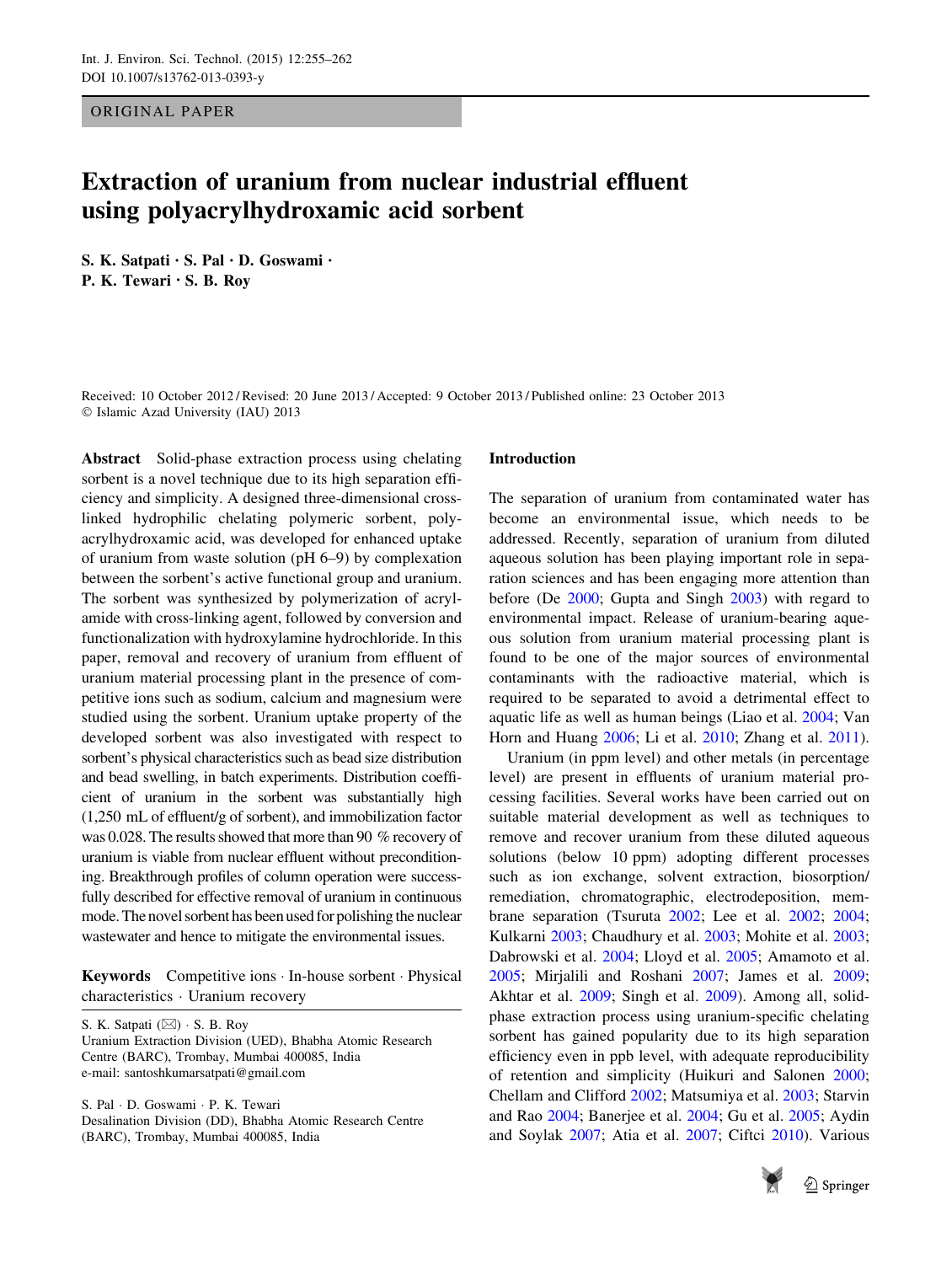polymeric sorbents have been designed, developed and tested for recovery of uranium from diluted aqueous medium and nuclear effluents (Akkas and Guven [2000](#page-6-0); Li et al. [2007;](#page-7-0) Mangrulkar et al. [2008](#page-7-0); Sprynskyy et al. [2010](#page-7-0); Sepehrian et al. [2012](#page-7-0)) and also from sea water (Rivas et al. [2001;](#page-7-0) Kavash et al. [2004](#page-7-0)). Scientific approaches ensuring efficiency and selectivity of sorbents based on the formation of functional groups impregnated on polymeric material are required for optimal filling of the metal coordination sphere (Lin et al. [2010](#page-7-0); Hosseini and Hosseini-Bandegharaei [2011;](#page-7-0) Hang Wang et al. 2012). Thorough and careful screening of the polymers for specific use is required for choosing a sorbent for separation of uranium from normal composition and nature of its waste solutions such as pH, presence of other competitive elements, and temperature (Nascimentoa et al. [2004;](#page-7-0) Ladeira and Morais [2005\)](#page-7-0). Selection of low cost but effective sorbent was needed to explore for economical viability of the industrial process. The major problems pertaining to the development of a suitable separation technique for uranium from nuclear waste solution are due to its very low concentration (below 10 ppm) and chemical form in solution (mostly  $UO_2^{2+}$ ) and also due to presence of higher concentration of competitive ions in the solution. Nitrogen and oxygen containing donor functional groups based cross-linked polymers are identified as the most promising candidate among sorbents. Few sorbents such as calixarenes, crown ethers, amidoximebased resins and sorbents (Kawai et al. [2000](#page-7-0); Choi and Nho [2000;](#page-7-0) Zhang et al. [2003](#page-7-0); Sodaye et al. [2008](#page-7-0)) were found to be highly selective towards uranium separation, but they are quite expensive, having low sorption kinetics, and preparation of the sorbents requires instruments such as electron beam radiation grafting, as well as base monomer, i.e. acrylonitrile which is toxic in nature. Therefore, to develop low-cost selective sorbent with adequate sorption kinetics for uranium separation and recovery aiming ecofriendly process from uranium-bearing nuclear liquid wastes was a challenging task. Poly[acrylhydroxamic acid], viz. PHOA, (Pal et al. [2006](#page-7-0); Pal and Tewari [2010](#page-7-0)) sorbent was found to be useful for selective removal of uranium from contaminated water in their normal condition.

The research presented here focuses on utility of PHOA sorbent with respect to its physical characteristics and uranium separation behaviour. The studies were carried out targeting recovery of uranium from its waste solution in the presence of other competitive metal ions such as magnesium and calcium. Column experiment was conducted for evaluating the removal and recovery efficiency of uranium in a continuous mode. This research was carried out in 2012 for uranium removal and recovery using in-house developed sorbent for Uranium Metal Plant (UMP) at Bhabha Atomic Research Centre (BARC), India.



#### Materials and methods

# Reagents

Acrylamide, hydroxylamine hydrochloride, methanol, acetone, sodium hydroxide, NaCl, MgCl<sub>2</sub>, CaCl<sub>2</sub>, procured locally, and N,N-methylene-bis-acrylamide (E. Merck) were used as received without purification. All reagents were of analytical grade.

# Sorbent preparation

Preparation of sorbent consists of two steps, preparation of polyacrylamide (PAAm) from monomer acrylamide (AAm) and conversion of PAAm to polyacrylhydroxamic acid (PHOA). Cross-linked polyacrylamides were prepared by polymerizing an aqueous solution of acrylamide and N,Nmethylene-bis-acrylamide in a mole ratio 0.95/0.05 (required degree of cross-linking) with a fixed number of initiator at 60  $\degree$ C. After achieving room temperature, acetone was poured in the gel mass of polyacrylamide for phase inversion. After about 24 h, the gel was crumpled and washed with distilled water. For conversion to PHOA, a solution of hydroxyl amine hydrochloride and sodium hydroxide was added to cross-linked polyacrylamide and the reaction was continued for 6 h at  $70^{\circ}$ C. The resultant polymeric sorbent was cooled to room temperature, filtered and washed with distilled water thoroughly. The sorbent was dried in an oven at 120  $\degree$ C for 5 h. Prepared PHOA sorbent was peach-coloured irregular solid beads.

Experimental procedure

Dried sorbent beads were crushed and then sieved using different ASTM steel wire meshes. The sorbent remained in each mesh container was collected and labelled for respective mesh size beads. The sorbent as prepared was taken for four size distribution measurements, namely 10, 16, 18 and 30 meshes. Distribution pattern is shown in Fig. [1.](#page-2-0) Individual mesh size sorbent bead was used for swelling tests and tests for uranium uptake varying sorbent mesh size. In the study, intention was to evaluate the performance of mixed sorbent, as prepared and shown in Fig. [1](#page-2-0). Batch and column operations were carried out in laboratory scale at room temperature (RT) 28  $\degree$ C. For swelling tests, salt solutions were prepared by adding known quantity of chemical in laboratory-prepared distilled water (DW). The characteristic of effluent generated in uranium refining plant is shown in Table [1](#page-2-0), with range of conditions. A typical plant effluent having 9.81 mg U/L, 576 mg Ca/L, 15,121 mg Mg/L, 74,211 mg  $NO<sub>3</sub>/L$  at pH 8.1 was used to carry out all experiments except swelling tests. The as-prepared sorbent and effluent were used for experiments of uranium uptake, kinetic evaluation and column performance.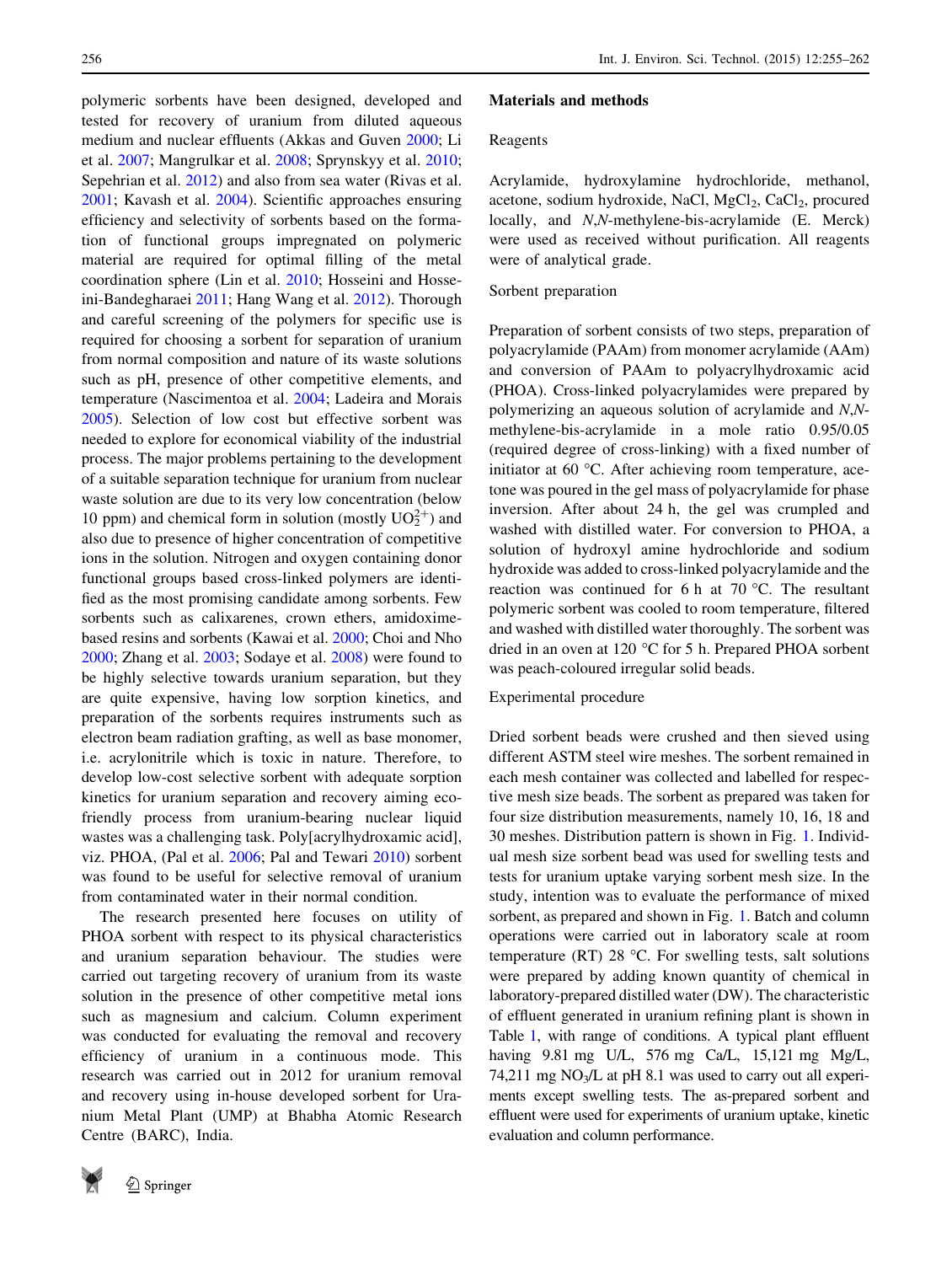<span id="page-2-0"></span>

Fig. 1 Mesh size distribution of sorbent

Table 1 Composition of plant effluent

| Element          | Concentration $(mg/L)$ Element Concentration $(mg/L)$ |    |               |
|------------------|-------------------------------------------------------|----|---------------|
| Al               | < 5.0                                                 | Ca | 500-800       |
| Cr               | < 5.0                                                 | Mg | 15,000-17,000 |
| Fe               | < 5.0                                                 | Mn | <1.0          |
| Cu               | < 5.0                                                 | Ni | < 1.0         |
| C <sub>d</sub>   | < 5.0                                                 | U  | $\sim$ 10     |
| $pH = 7.5 - 8.5$ |                                                       |    |               |
|                  | Nitrate = $70,000-80,000$ mg/L                        |    |               |

# Swelling tests

All swelling tests were carried out in a 250-mL measuring cylinder having bottom drain-out facility for medium removal. One gram dry sorbent and 100 mL swelling medium were used for the swelling tests. Swelling medium was poured in the cylinder having measured quantity dried sorbent. Swelling time and medium draining time were 3 and 1 h, respectively, for all the tests. Volume of swelled sorbent (after draining) was evaluated directly from the measuring cylinder. One gram dry sorbent was poured in 10-mL measuring cylinder, and tap volume of compacted bead was evaluated as dry sorbent volume. Five different swelling mediums, distilled water, effluent and solutions of NaCl, CaCl<sub>2</sub> and MgCl<sub>2</sub>, were used for the study. Na<sup>+</sup> ion in low concentration is normally present in wastewater.  $Ca^{2+}$  and  $Mg^{2+}$  ions in high concentration were present in the effluent (Table 1). Different cation concentrations (monovalent and di-valent), for  $Na^+$ : 10-7,012 mg/L, for Mg<sup>++</sup>: 27–10,021 mg/L and for Ca<sup>++</sup>: 23–812 mg/L, were used for evaluating effect of metal ion and its concentration on sorbent swelling. Solution pH was maintained at about 8 by adding 0.01(M) ammonium hydroxide solution as and when required, just before use.

#### Sorption study

Uranium uptake of the resin was evaluated by equilibrating a known quantity of dry sorbent in contact with the effluent. For uptake study, 100 mL effluent was contacted with 0.5 g dry sorbent of different mesh size 10, 16, 18 and 25 as well as mixed (distributed mesh) separately for 24 h. Next day, the resultant solutions were filtered using 1-um filter cloth and filtrates were analysed for uranium ion. Only filtrate of mixed-sorbent-treated solution was taken for analysis of Ca and Mg ions for comparing sorption characteristics with that of uranium. For sorption kinetic test, 1 g mixed sorbent was contacted with 200 mL effluent in different time intervals 22, 26, 28, 45, 60, 75, 90, 105, 120, 135, 150, 165, 180, 195, 210, 225, 240, 270 min and 5 mL of each sample was collected in the time intervals from contacting medium using measuring pipette and the samples were analysed for uranium concentration. Volume reduction after each sampling was incorporated in resultant's uranium concentration calculation.

The uptake of metal ions by the sorbent was calculated according to the mass balance of the metal ions as expressed

$$
q = [(C_0 - C_e)V]/M \tag{1}
$$

and the sorption equilibrium expressed by the distribution coefficient,  $K_d$  (ml/g) as

$$
K_d = q/C_e \tag{2}
$$

where  $q$  is the amount of metal ions sorbed onto the dry sorbent ( $\mu$ g/g),  $C_0$  is the concentration of metal ions in the initial solution ( $\mu$ g/mL),  $C_e$  is the concentration of metal ions in aqueous phase at equilibrium ( $\mu$ g/mL), V is the volume of the aqueous phase (mL), and  $M$  is the mass of the dry sorbent used (g)

Sorption in  $\% = 100 \times ($ Amount of uranium sorbed $)/$ 

(Amount of uranium present in effluent)

For continuous sorption column mode experiment, a glass column of size 24.4 mm id and height 760 mm was loaded with 5 g mixed sorbent. The effluent was passed through the column at flow rate 2 mL/min at room temperature. Outlet solution of the column was collected at 10, 40, 70, 100, 130, 160, 190, 220, 250, 260, 300, 330, 350, 370 min time interval after starting the flow, and collected samples were analysed for average uranium content.

#### Elution study

The loaded sorbents (mixed) were used for elution performance evaluation. The metal ion loaded with mixed sorbent (0.5 g) was treated with 100 mL 0.5 M HCl, elution medium at room temperature for 24 h. Next day, the elute sample was collected for metal ion analysis. The 1 g loaded sorbent

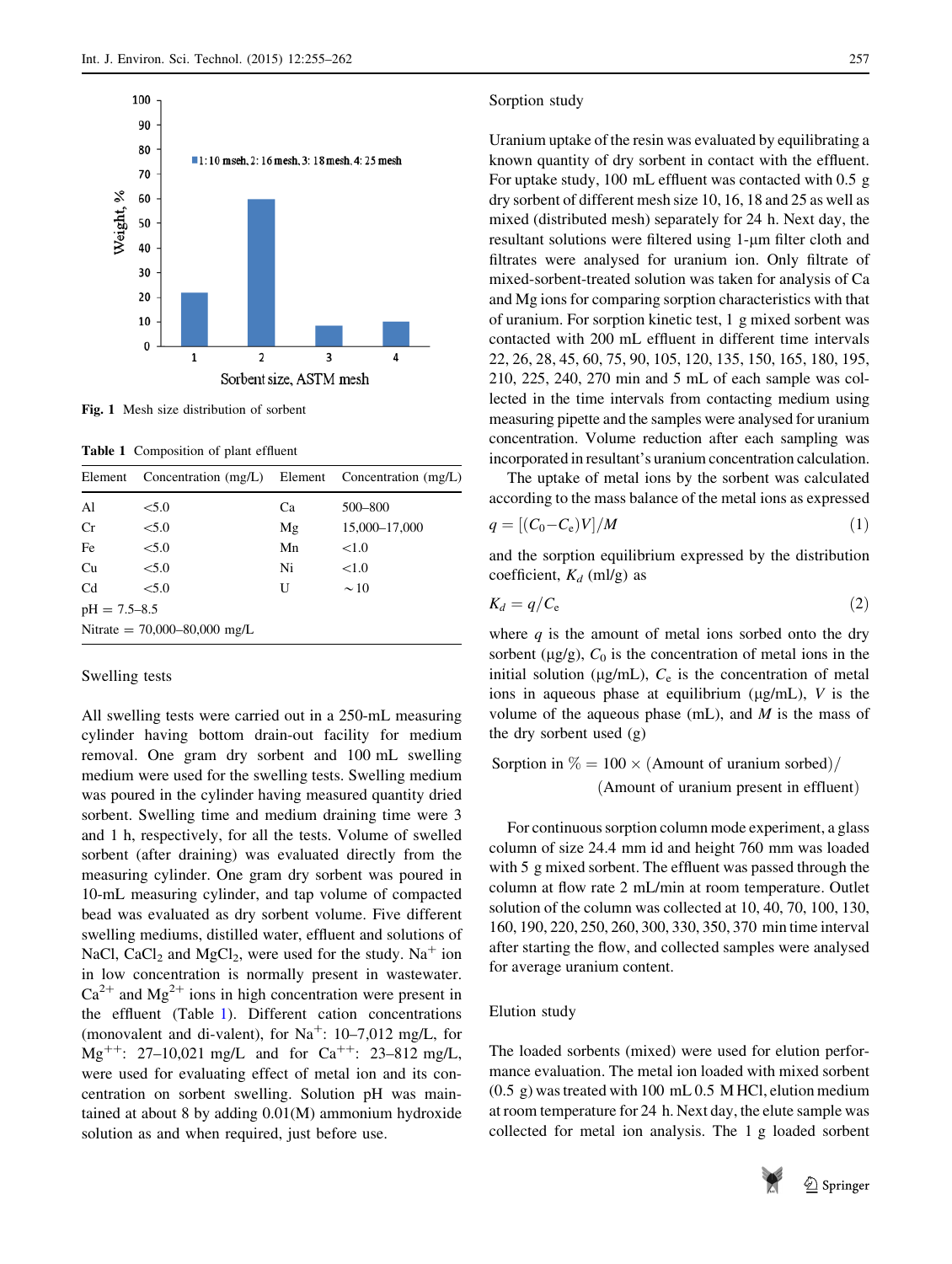(sorption kinetic) was employed with 200 mL 0.5 M HCl for evaluating elution kinetics. Five millilitres of sample elute solution was collected in each time interval of 12, 14, 15, 30, 45, 60, 75, 90, 105, 120, 150, 180, 195, 210, 225, 240, 270 min after starting HCl flow, and the eluted solution samples were analysed for uranium content. Volume reduction after each sampling was accounted for uranium concentration calculation in eluted solutions.

Elution in  $\% = 100 \times ($ Amount of uranium eluted)

 $/$ (Amount of uranium sorbed by the sorbent)

and immobilization factor

 $=$  (1–Elution factor).

The same glass column was used with 5 g loaded mixed sorbent (column sorption) for continuous elution column mode experiment. 0.5 M HCl was passed through the column at flow rate 2 mL/min at room temperature, outlet solution of the column was collected at 10, 40, 70, 100, 130, 160, 190, 220, 250, 280, 310, 340, 370 min interval after starting the flow, and the collected samples were analysed for average uranium content.

# Sample and analysis

Plant effluent was filtered through 1-um filter cloth, and filtrate is taken for the experiments. Estimation of magnesium, calcium and uranium in the effluent sample (before the sorption experiment), the sorption filtrate and eluted medium was carried out using inductively coupled plasmaatomic emission spectrometer (ICP-AES) instrument with respect to standard solutions. All the experiments were performed in duplicates, and total relative standard deviation (RSD) was evaluated as  $\pm$ 5 %.

# Results and discussion

The used sorbent was newly developed and in-house-prepared cross-linked cation exchange resin. The sorbent's characterization and performance evaluation study using effluent of uranium refining plant was carried first time, and the same has been reported in the paper. The effluent contains different cationic elements of higher concentration along with uranium of concentration  $\langle 10 \text{ ppm}$ . The composition of the effluent is in Table [1.](#page-2-0) The most challenging task was to treat such high concentration nitrate solution  $(>7,000$  times compared to uranium) having alkaline pH, which affects the properties of organic material/ion exchange resin and deteriorates the functionality of chelating groups. Selective removal of uranium from a lean stream having oxidizing and alkaline medium was main requirement for polishing the effluent before disposal to environment. Sorbent usefulness



also depends on the probability of valuable recovery from the laden sorbent matrix and reusability of the sorbent thereafter. Sorbent characterization data in terms of elemental composition and ion exchange capability were reported elsewhere (Pal et al. [2006\)](#page-7-0). Besides selectivity of the sorbent in such effluents with high dissolved solids content, total uptake and kinetics also play important role in performance evaluation of the sorbent.

# FTIR spectra

FTIR spectra of virgin PHOA sorbent and PHOA loaded with uranium were taken using KBr pelletization technique. N–O peak spectra of virgin and loaded PHOA were compared for understanding the interaction of uranium with the sorbent. The IR spectra recorded for (A) virgin PHOA, (B) uranium-loaded PHOA and (C) eluted PHOA samples are shown in Fig. [2](#page-4-0). Shift of characteristic sorption peaks for carbonyl stretching from 1,689 to 1,640  $\text{cm}^{-1}$ and for N–O stretching from  $1,321$  to  $1,384$  cm<sup>-1</sup> has indicated a strong interaction of hydroxamates with uranium. Uptake of uranium in the sorbent was attributed to additional peaks at 934,  $1,098$  cm<sup>-1</sup> in loaded sorbent spectra (B), which are characteristics of O–U–O stretching vibrations and N–H bending vibrations, respectively. Uranium elution and sorbent reusability were indicated comparing spectra (A) and (C), which are similar in nature, and peak for O–U–O stretching vibration was absent.

Effect of mesh size on swelling

Swelling effect of the sorbent in distilled water with the mesh size variation is shown in Fig. [3](#page-5-0). Swell volume increased with the increase in mesh size due to increase in total surface area. Sorbent's surface pores were getting opened up in the water because of hydrophilic nature of the sorbent, as designed for the purpose. Sorption characteristic varies proportionately with sorbent's swelled volume. Increase in swell volume between 15 and 20 mesh sizes was sharp from 33 to 36 mL, and thereafter, volume gradient reduces, 37 mL for 25 mesh size, as volume effect was dominated by interbead voids. The result was confirmed by measuring volume of dry sorbent, which is shown in Fig. [3,](#page-5-0) secondary y-axis. Bulk density of dry sorbent increased with the decrease in dry sorbent bead size.

Effect of competitive ions on sorbent swelling

Variation in swelling volume of the sorbent was evaluated in variable concentration of different metal ions such as  $Na<sup>+</sup>$ ,  $Ca^{++}$  and Mg<sup>++</sup> present in the feed solutions. The effect of  $Na<sup>+</sup>$  ion concentration on different mesh size sorbents is shown in Fig. [4](#page-5-0). Swelled sorbent volume decreased rapidly for all the sizes and was stabilized around at 7,000 mg/L Na<sup>+</sup>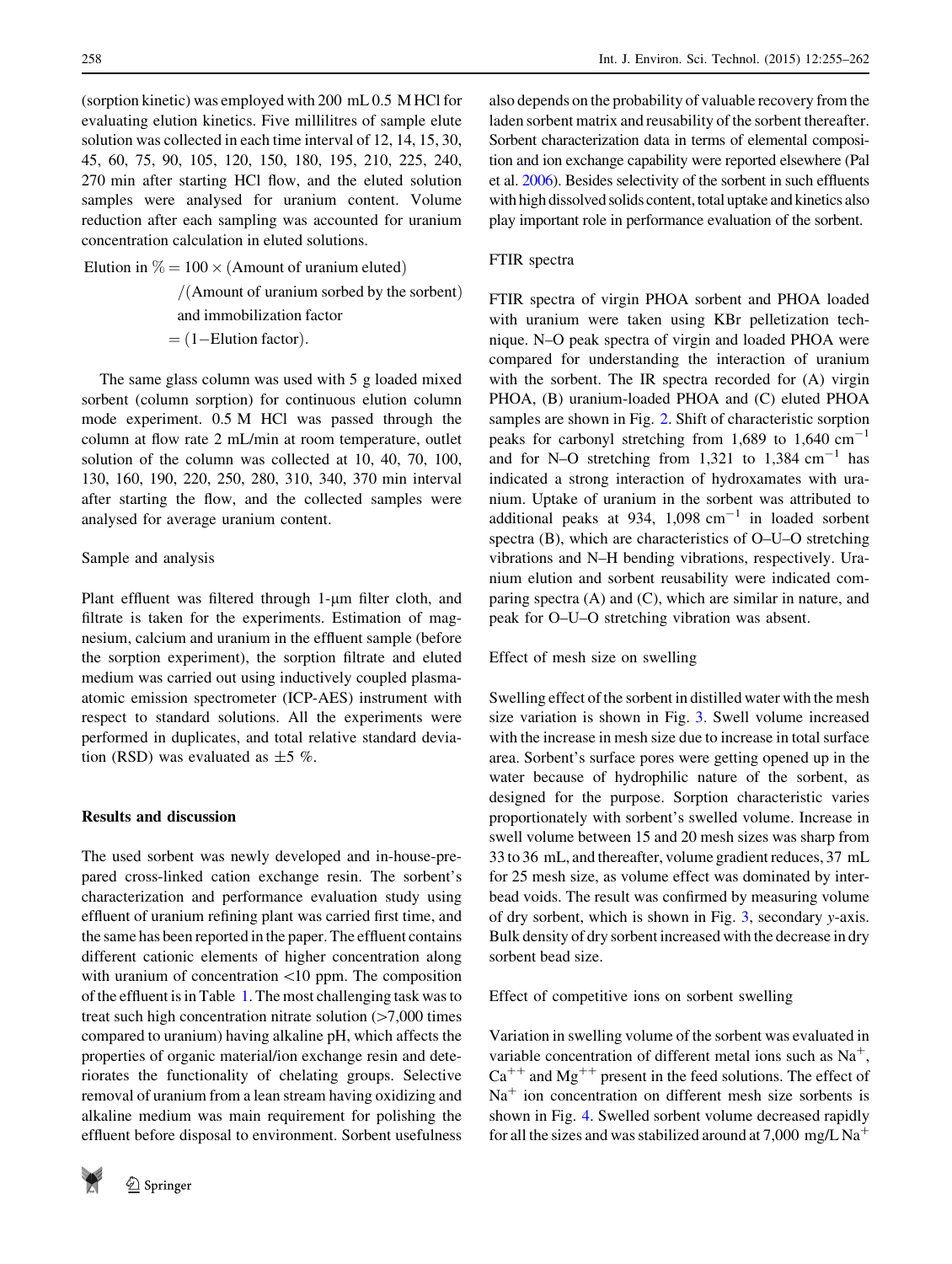<span id="page-4-0"></span>

Fig. 2 FTIR spectra of a PHOA, b loaded PHOA and c eluted PHOA

ion concentration. At lower ion concentration of sodium ion ( $\sim$ 10 mg/L), swelled sorbent volume was about 32–34 mL range and it was reduced to about 14–16 mL range at higher concentration ( $\geq$ 7,000 mg/L). Monovalent ion was used to analyse and compare the effect with the result of the divalent cations. Uranium processing plant effluents are treated and neutralized with magnesium oxide before regulated disposal. Calcium and magnesium ions in higher concentration were present in the effluent. Effects of different concentrations of  $Ca^{++}$  ion and Mg<sup>++</sup> ion on sorbent swelling are shown in Figs. [5](#page-5-0) and [4](#page-5-0), respectively. Swelling volume decreased sharply with concentration of both the ions. The presence of calcium ion was found to be more detrimental as swelling volume decreases to around 7–9 mL/g sorbent for  $Ca^{++}$ concentration about 500 mg/L, whereas similar effect was observed for  $Mg^{++}$  concentration at about 1,000 mg/L. Thereafter, further reduction in the volume was not noticed. Though swelled volume decreased for all the cases, due to relative valency difference and atomic size variation, the negative slope rate was sharper for divalent ions compared to monovalent ions. Comparing the figures, it was noticed that sorbent swelled volume was 12–16 mL/g for divalent ion concentration 20–30 mg/L, which was equivalent to the monovalent ion concentration  $>10,000$  mg/L.

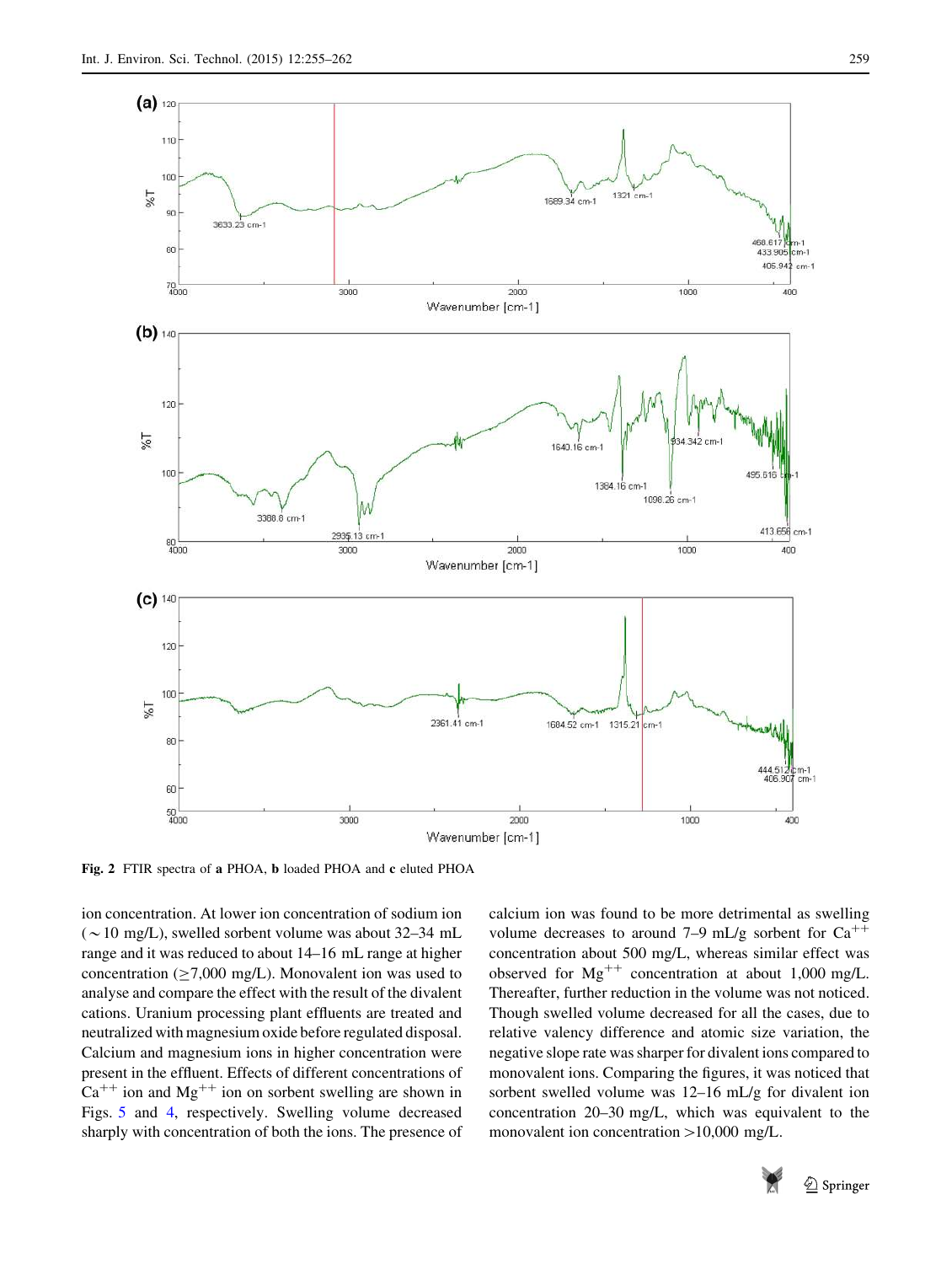<span id="page-5-0"></span>

Fig. 3 Volume of sorbent in dry and fully swelled in DW



Sorption characteristics and effect of mesh size Fig. 4 Effect of Na<sup>+</sup> and Mg<sup>++</sup> concentrations on swelling of sorbent

Separation and recovery characteristics of the sorbent for uranium, magnesium and calcium using plant effluent (batch experiment) are listed in Table 2. Bead size distribution for mixed sorbent is shown in Fig. [1.](#page-2-0) Weight percentage of up to 18 mesh size bead was predominant, about 90 %. Distribution coefficient (Kd) of uranium was substantially higher, about 100 times than that of calcium and magnesium. Per cent sorption of uranium was about 93 %, whereas for calcium and magnesium, it was about 10 and 15 %, respectively. The sorbent is found to be highly selective to uranium. Along with uranium, other metal ions were got stripped out from the sorbent and the sorbent was almost fresh (Fig. [1c](#page-2-0)). Recovery of uranium and magnesium was about 97 % and that of calcium was more than 85 %. Hence, the sorbent is suitable for repeated use, which is one of the criteria for economical application of the sorbent.

Uranium uptake profile varying sorbent mesh size is shown in Fig. [6](#page-6-0). Uranium uptake increased sharply up to 18





Fig. 5 Effect of  $Ca^{++}$  concentration on swelling of sorbent

Table 2 Sorption characteristics of uranium, magnesium and calcium using plant effluent in batch experiment

| Parameters studied                                                      | Uranium processing plant effluent |                 |                 |  |
|-------------------------------------------------------------------------|-----------------------------------|-----------------|-----------------|--|
| (element)                                                               | (U)                               | (Mg)            | (Ca)            |  |
| Sorption $\%$ (24 h)                                                    | $92.59 \pm 1.8$                   | $9.67 \pm 0.2$  | $14.92 \pm 0.3$ |  |
| $K_d = (C_0 - C_e)/C_e.$<br>$V/m$ (mL of effluent/g)<br>of dry sorbent) | $1.250 \pm 14.5$ $10.71 \pm 0.3$  |                 | $17.64 \pm 0.4$ |  |
| Elution $\%$ (24 h)                                                     | $97.22 \pm 1.9$                   | $96.53 \pm 1.9$ | $85.52 \pm 1.6$ |  |
| Immobilization factor                                                   | 0.028                             | 0.035           | 0.145           |  |

mesh size as swelling volume increased (Fig. 3), and thereafter, the increase was not prominent. Maximum uptake of 1,142, 1,247 and 1,252 lg U/g sorbent was observed with 16, 18 and 25 mesh size beads, respectively. Effective uptake was reduced with the increase in mesh size because of hindrance of sorbent swelling due to compactness of lower size beads (density increased).

## Kinetics with plant effluent using mixed PHOA

Sorption and elution kinetics of PHOA sorbent with respect to uranium uptake using the plant effluent in batch experi-ments are shown in Fig. [7.](#page-6-0) Within 4 h, 91 % uranium separation from the effluent was observed. The uptake was further enhanced to about 93 % by increasing sorption time to 24 h. Faster kinetics were observed during initial 30 min as more sorption sites were available to the metallic ions. The sorbent was found to be useful for separation of uranium from the effluent and polishing the same before disposal. A substantial amount, about 75 % of uranium elution within 10 min and 97.5 % elution, was observed in 3 h with the 0.5 M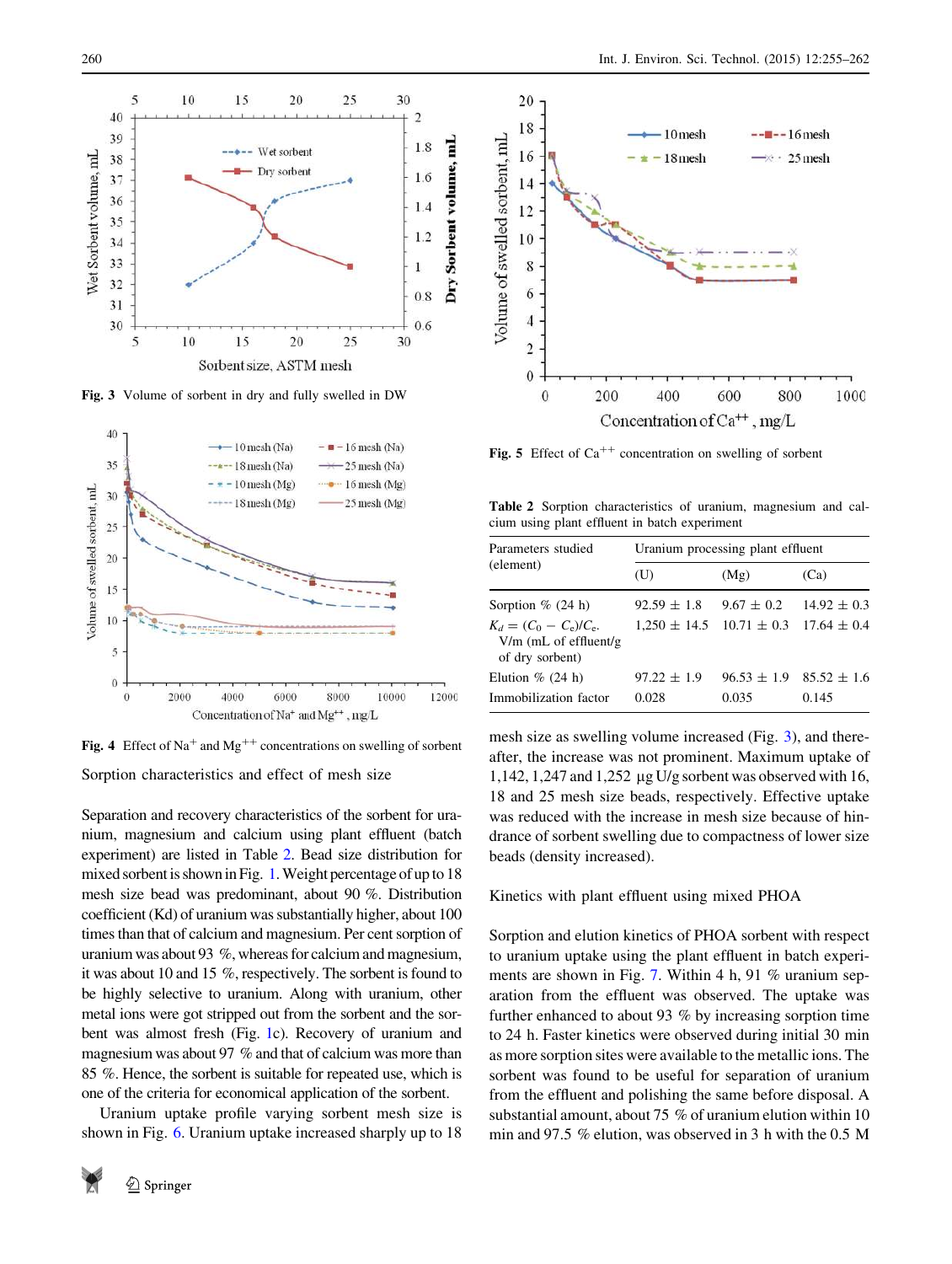<span id="page-6-0"></span>

Fig. 6 Uranium uptake with mesh size variation (effluent)



Fig. 7 Uranium sorption and elution performance with time (effluent)



Fig. 8 Sorption and elution breakthrough in column (effluent)

HCl eluent. The elution kinetics were found to be faster than the sorption kinetics. There was about 2 % weight loss of the sorbent in the laboratory-scale batch experiment. Degradation of the sorbent is envisaged to be appeared in sorbent reuse due to the presence of high concentration of nitrate in the effluent (oxidizing medium) and also because of sorbent attrition.

Breakthrough results for sorption profile as well as elution profile in column experiments are shown in Fig. 8. In the column sorption operation, initial concentration of 2.6 mg/ L uranium was noticed in first 10 min which may be due to channelling of flow and outlet concentration came down to below 0.7 ppm within next 30 min. About 10 % sorption breakthrough was achieved within 250 min, and bed was used up within 1 h in the elution breakthrough because of faster kinetics of elution process.

# Conclusion

The cross-linked polymer sorbent, PHOA, which was an inhouse-prepared sorbent in the facility, was used for the removal of uranium from uranium refining plant effluent. It was rare in kind for uranium recovery from wastewater in alkaline medium with high sorption characteristics. Selective uptake of uranium 93 % from the effluent was obtained due to its effective hydrophilic nature and availability of strong chelating functional groups in the polymer structure. Ecofriendly synthesis route of the sorbent was an added advantage towards safe industrial waste disposal. The nuclear fuel, uranium, was recovered eluting the sorbent with appreciable performance efficiency, with 97.5 % elution in 0.5 M HCl acid medium. The solid-state extraction process for removal/ decontamination as well as recovery of radionuclides is not only a remedial method for environment protection, but it also implies a new horizon as another member in a closed-loop technique. Batch-mode laboratory-scale test results encouraged conducting column study for establishing the continuous mode of sorption  $(<$  0.5 mg/L uranium in outlet) and recovery and also for further scale up of the process.

Acknowledgments Help received from Shri Chunu Soren from MTS/DD/BARC and Shri Amit Sharma UED/BARC is acknowledged.

# References

- Akhtar K, Khalid AM, Akhtar MW, Ghauri MA (2009) Removal and recovery of uranium from aqueous solutions by Ca-alginate immobilized Trichoderma harzianum. Bioresour Technol 100:4551–4558
- Akkas P, Guven O (2000) Enhancement of uranyl ion uptake by prestructuring of acrylamide–maleic acid hydrogels. J Appl Polym Sci 78:284–289
- Amamoto I, Terai T, Oobayashi H, Fujit R (2005) Separation and recovery study of uranium from spent NaF (filters). J Phys Chem Solids 66:602–607
- Atia AA, Donia AM, El-Enein SA, Yousif AM (2007) Effect of chain length of aliphatic amines immobilized on a magnetic glycidyl methacrylate resin towards the uptake behaviour of Hg(II) from aqueous solutions. Sep Sci Technol 42(2):403–420
- Aydin FA, Soylak M (2007) Solid phase extraction and preconcentration of uranium (VI) and thorium (IV) on dilute XAD761 prior